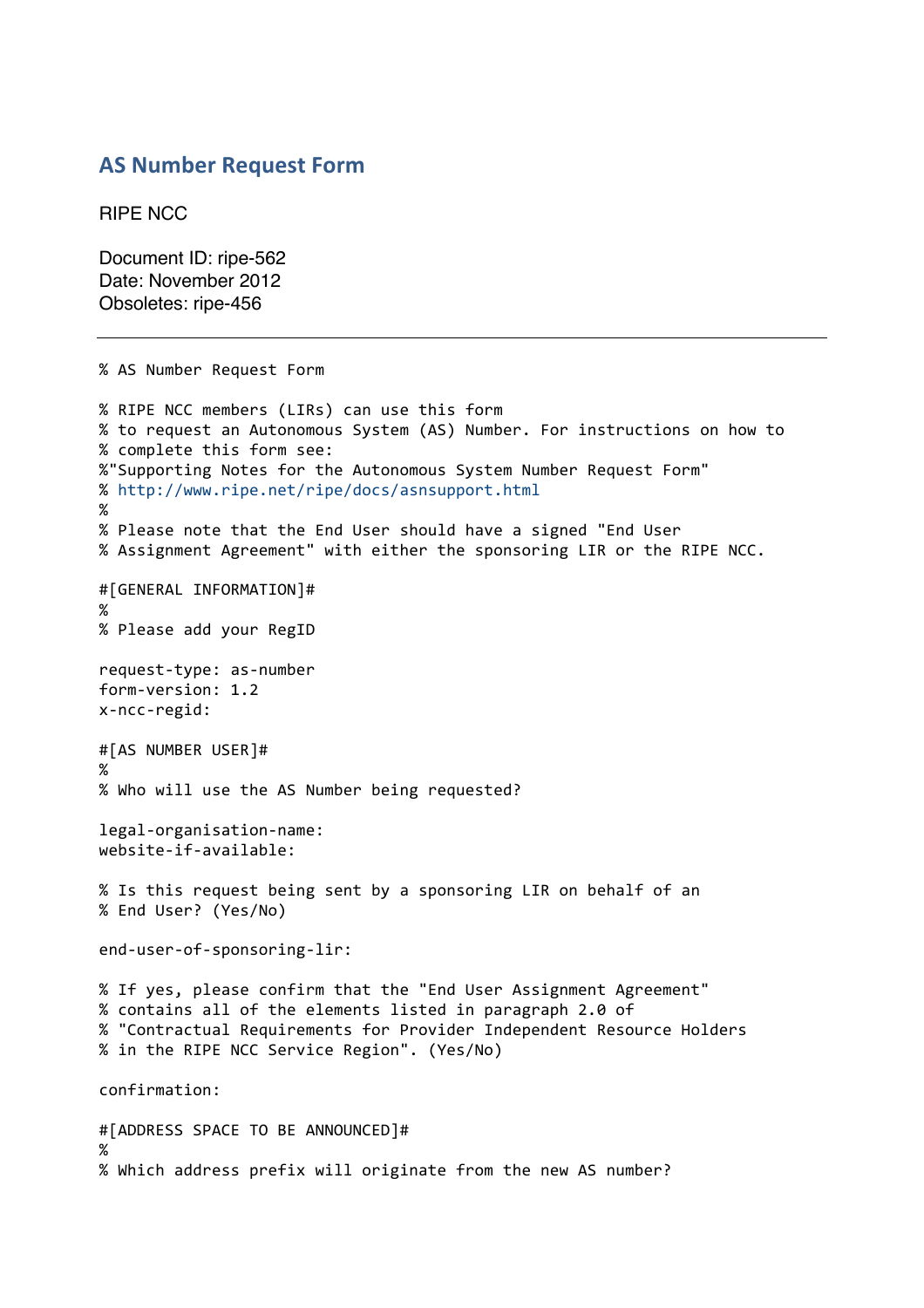prefix: % If the address assignment is waiting for approval, please % include the ticket number of the request below. pending-ticket-ID: #[PEERING"CONTACTS]# % % Please list the email contact addresses of peering % partners for the requested AS Number. peering: peering: #[SUPPLEMENTAL COMMENTS]# % % Please add more information if you think it will help us understand % this request. % If you require a 16-bit AS Number instead of a 32-bit AS Number, % please indicate this below and tell us why. For more information, % see http://www.ripe.net/news/asn-32-guide.html AS Number Type: 32-bit [change as required] Why  $16$ -bit: #[SUPPORTING DOCUMENTATION]# % % If this request is being sent by a sponsoring LIR on behalf of % an End User, please attach a copy of the signed % "End User Assignment Agreement" and the company registration papers % of the End User. % You can also attach a network diagram or other supporting documentation. % % Have you attached any files/documents to this request? (Yes/No) file-attached: #[DATABASE TEMPLATE(S)]# % % Please complete all of the fields below aut-num: ASNEW as-name: <add name for the AS> descr: <add AS Number User name> org: <add org-ID> import:  $\langle$  <specify the outgoing routing policy for the first peer> export:  $\langle$  <specify the incoming routing policy for the first peer> import:  $\langle$  <specify the outgoing routing policy for the second peer>